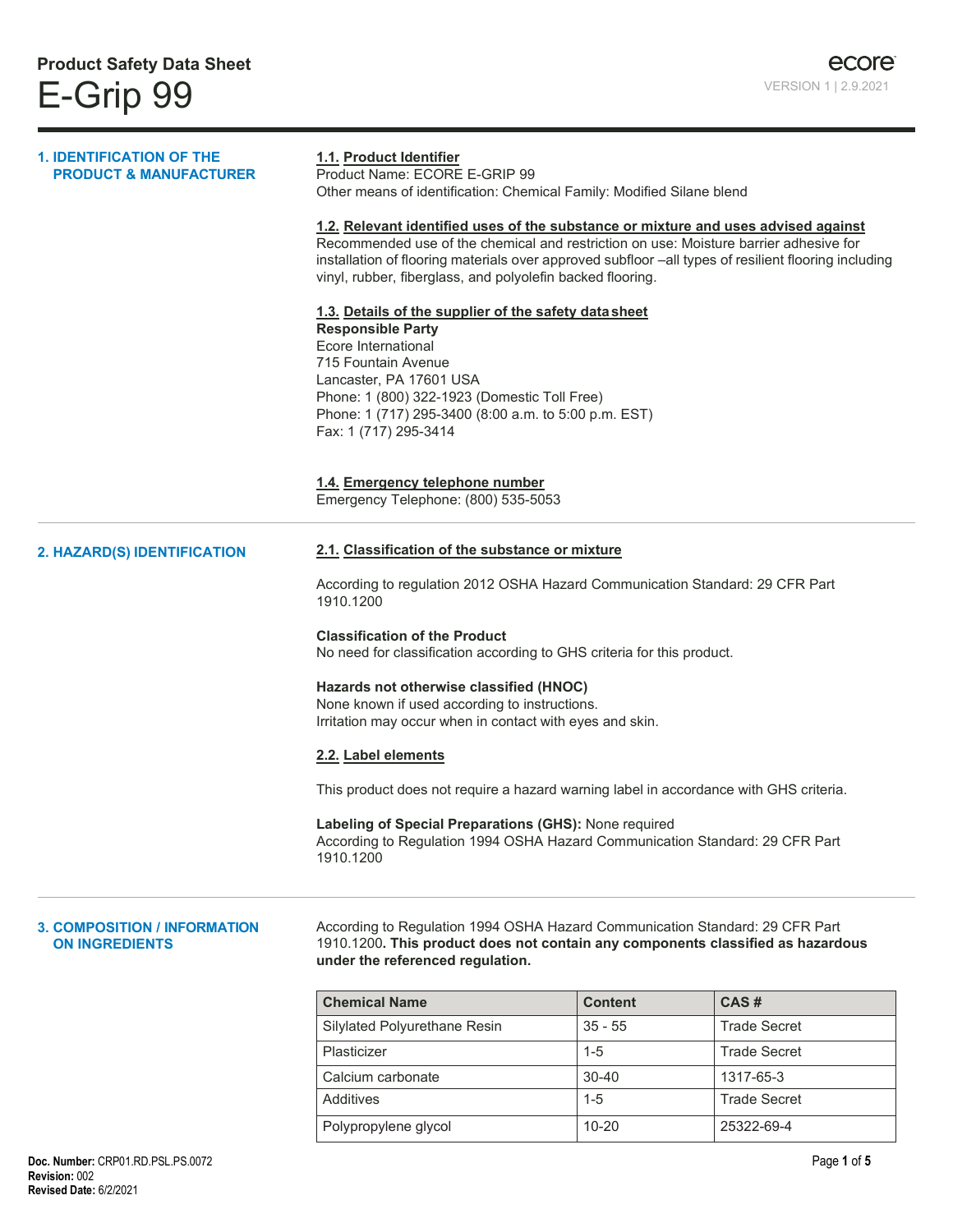| <b>4. FIRST AID MEASURES</b>                    | 4.1. Description of first aid measures                                                                                                                                                                                                        |  |  |
|-------------------------------------------------|-----------------------------------------------------------------------------------------------------------------------------------------------------------------------------------------------------------------------------------------------|--|--|
|                                                 | General advice: Upon contact, remove material from skin, eyes, and clothing. If<br>irritation persists, seek medical attention.                                                                                                               |  |  |
|                                                 | <b>Inhalation:</b> Remove individual to fresh air if needed.                                                                                                                                                                                  |  |  |
|                                                 | Eye contact: Open eyelids and flush with running water for at least 15 minutes.                                                                                                                                                               |  |  |
|                                                 | Skin contact: Wash with mild soap and water.                                                                                                                                                                                                  |  |  |
|                                                 | Ingestion: Do not induce vomiting. Seek medical help immediately.                                                                                                                                                                             |  |  |
|                                                 | 4.2. Most important symptoms and effects, both acute and delayed<br>None expected due to non-classification of the product.                                                                                                                   |  |  |
|                                                 | 4.3. Indication of any immediate medical attention and special treatment needed<br>Note to physician - Symptomatic Treatment                                                                                                                  |  |  |
| <b>5. FIRE-FIGHTING MEASURES</b>                | 5.1. Extinguishing media                                                                                                                                                                                                                      |  |  |
|                                                 | Suitable Extinguishing Media: Use water spray, foam, dry powder when needed.                                                                                                                                                                  |  |  |
|                                                 | 5.2. Special hazards arising from the substance or mixture                                                                                                                                                                                    |  |  |
|                                                 | Material is a mixture of organic compounds. Compounds of carbon may arise during burning.                                                                                                                                                     |  |  |
|                                                 | 5.3. Advice for firefighters                                                                                                                                                                                                                  |  |  |
|                                                 | Special protective equipment for fire-fighters: Wear self-contained breathing apparatus<br>and turn out gear. Use water to keep the containers cool.                                                                                          |  |  |
|                                                 | Further Information: Dispose debris and contaminated clothing in accordance with<br>regulations.                                                                                                                                              |  |  |
|                                                 |                                                                                                                                                                                                                                               |  |  |
| <b>6. ACCIDENTAL RELEASE</b><br><b>MEASURES</b> | 6.1. Personal precautions, protective equipment, and emergency procedures                                                                                                                                                                     |  |  |
|                                                 | <b>Personal precautions:</b> Use personal protective clothing. Avoid contact with skin and eyes.                                                                                                                                              |  |  |
|                                                 | Other information: Slip hazard when spilled.                                                                                                                                                                                                  |  |  |
|                                                 | 6.2. Environmental precautions                                                                                                                                                                                                                |  |  |
|                                                 | Environmental precautions: Do not release spilled material into natural waters.                                                                                                                                                               |  |  |
|                                                 | 6.3. Methods and material for containment and cleaning up                                                                                                                                                                                     |  |  |
|                                                 | Methods for containment and cleaning up: Pick up with suitable absorbent material.<br>Dispose of absorbed material in accordance with regulations. Spills should be contained,<br>solidified, and placed in suitable containers for disposal. |  |  |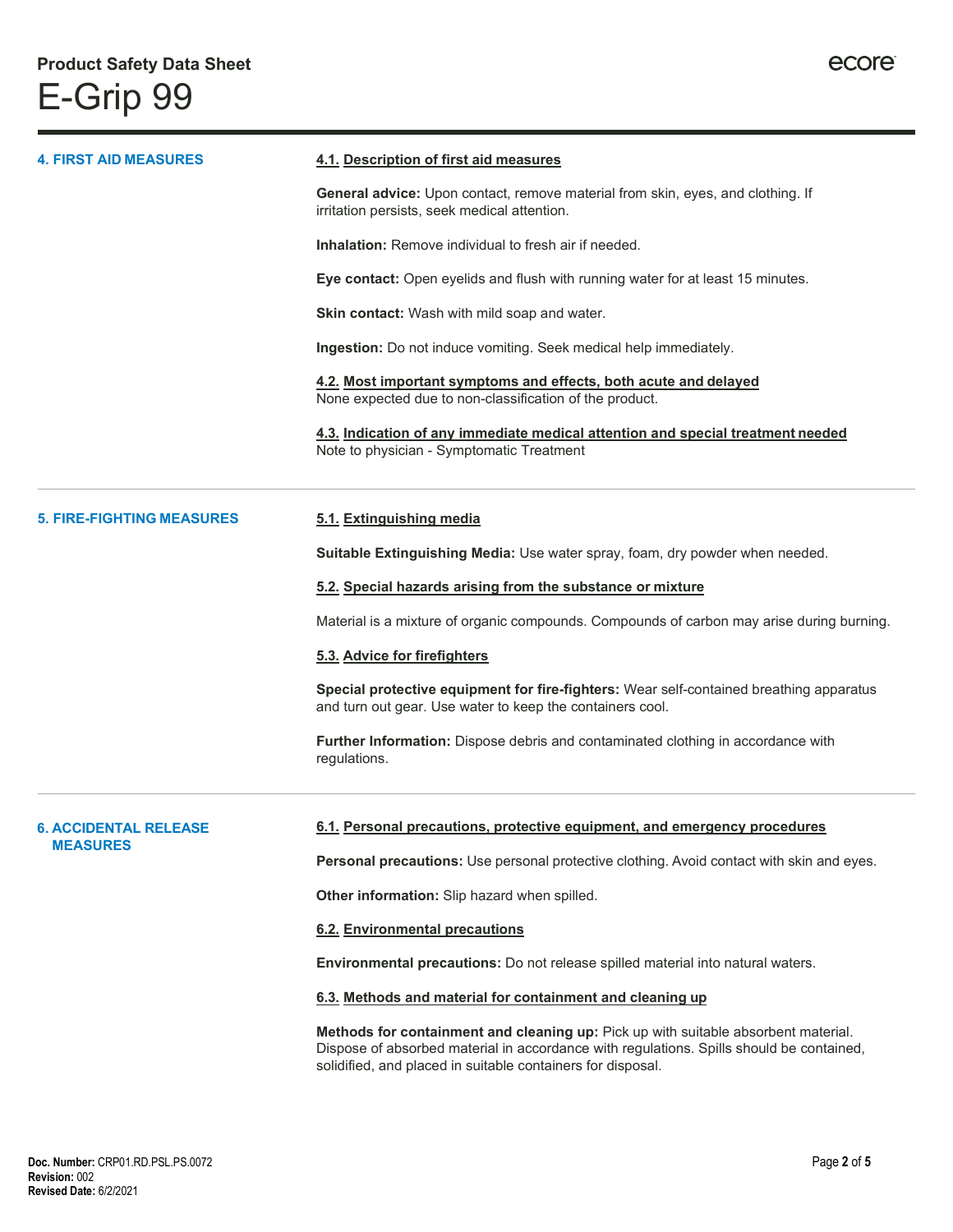| <b>7. HANDLING AND STORAGE</b>                       |                                                                                                                                 | 7.1. Precautions for safe handling<br>Advice on safe handling: Do not puncture. Keep out of the reach of children.                                                                     |  |
|------------------------------------------------------|---------------------------------------------------------------------------------------------------------------------------------|----------------------------------------------------------------------------------------------------------------------------------------------------------------------------------------|--|
|                                                      |                                                                                                                                 |                                                                                                                                                                                        |  |
|                                                      |                                                                                                                                 | 7.2. Conditions for safe storage, including any incompatibilities                                                                                                                      |  |
|                                                      |                                                                                                                                 | Storage Conditions: Keep from freezing. Avoid extreme temperatures.                                                                                                                    |  |
| <b>8. EXPOSURE CONTROL</b>                           | 8.1. Control parameters                                                                                                         |                                                                                                                                                                                        |  |
| <b>PERSONAL PROTECTION</b>                           |                                                                                                                                 | Advice on System Design: Maintain proper ventilation.                                                                                                                                  |  |
|                                                      | 8.2. Exposure controls                                                                                                          |                                                                                                                                                                                        |  |
|                                                      |                                                                                                                                 | Individual protection measures, such as personal protective equipment                                                                                                                  |  |
|                                                      | Respiratory protection: NIOSH respirator if needed. Use local exhaust ventilation. Do not use<br>closed air-circulating system. |                                                                                                                                                                                        |  |
|                                                      | unnecessary contact.                                                                                                            | Skin and body protection: Chemical resistant gloves, apron, coveralls, and boots to prevent                                                                                            |  |
|                                                      | Eye protection: Safety glasses, goggles, or face shield                                                                         |                                                                                                                                                                                        |  |
|                                                      |                                                                                                                                 | General safety and hygiene safety measures: Wash hands and/or face after use. Launder<br>contaminated clothing before re-use. Always use protective equipment to avoid direct contact. |  |
| <b>9. PHYSICAL AND CHEMICAL</b><br><b>PROPERTIES</b> |                                                                                                                                 | 9.1. Information on basic physical and chemical properties                                                                                                                             |  |
|                                                      | Form                                                                                                                            | Low viscosity liquid                                                                                                                                                                   |  |
|                                                      | Odor<br><b>Odor Threshold</b>                                                                                                   | Mild<br>Not applicable                                                                                                                                                                 |  |
|                                                      | Color                                                                                                                           | Off white                                                                                                                                                                              |  |
|                                                      | pH Value                                                                                                                        | Not applicable                                                                                                                                                                         |  |
|                                                      | <b>Melting Point</b>                                                                                                            | Not applicable                                                                                                                                                                         |  |
|                                                      | <b>Boiling Point</b>                                                                                                            | No data                                                                                                                                                                                |  |
|                                                      | <b>Flash Point</b>                                                                                                              | Not applicable                                                                                                                                                                         |  |
|                                                      | <b>Flammability</b>                                                                                                             | Nonflammable                                                                                                                                                                           |  |
|                                                      | <b>Lower Explosion Limit</b>                                                                                                    | Not Applicable                                                                                                                                                                         |  |

**Upper Explosion Limit** Not Applicable

**Density Not determined**<br> **Relative Density Not determined** 

**Self-Ignition Temperature Not Applicable Solubility in Water Insoluble Solubility in Water** Insoluble<br> **Miscibility in Water** Not miscible

**Partition Coefficient n-octanol/water (log Pow)** No data

Moisture cure product. Product will start curing in the

**Vapor Pressure** Low

**Vapor Density** Low

**Evaporation Rate** Low<br> **Other Information** Mois

**Relative Density** 

**Miscibility** in Water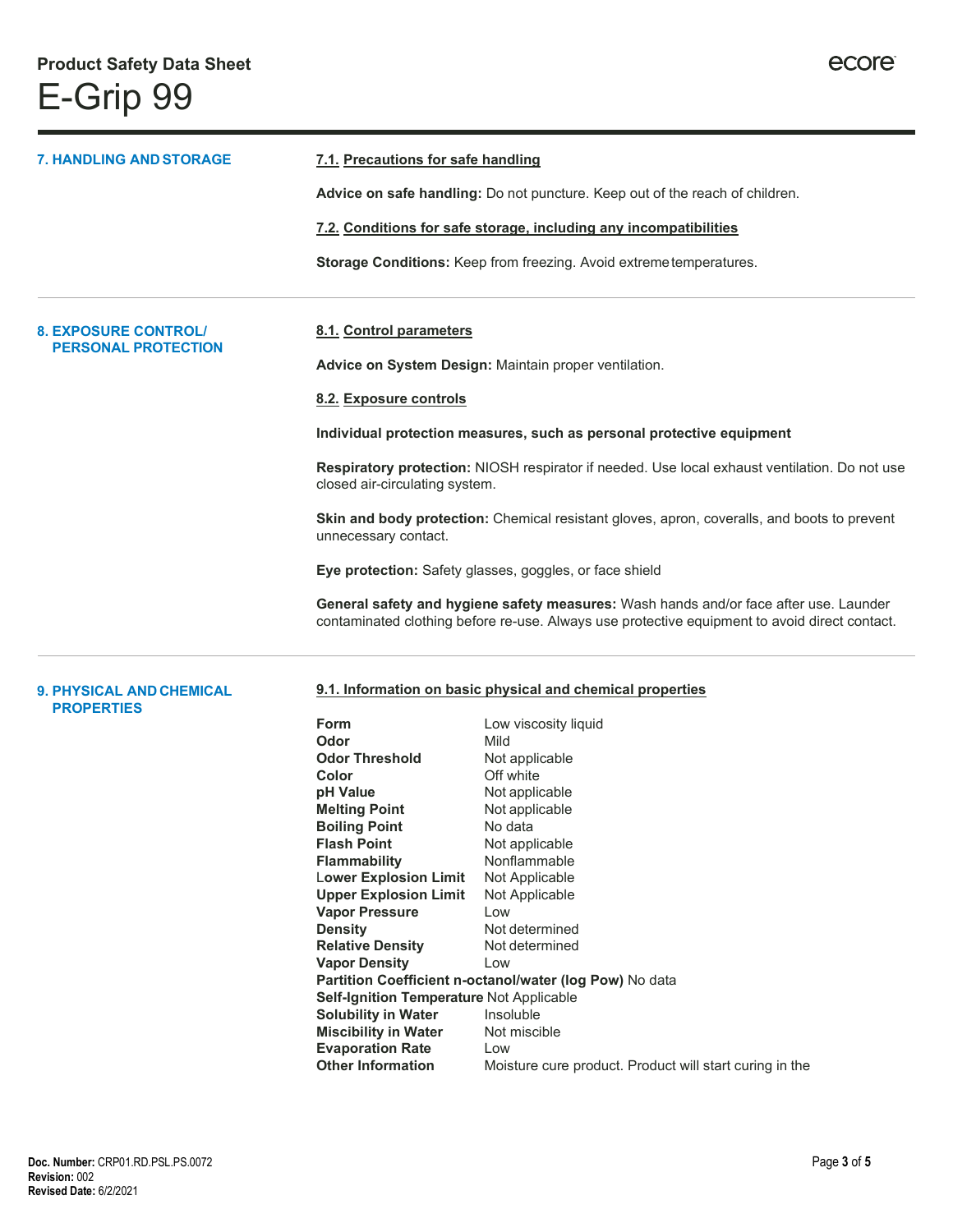| <b>10. STABILITY AND REACTIVITY</b>             | 10.1. Stability and Reactivity<br>Reactivity: Stable<br><b>Chemical stability: Stable</b><br>Possibility of hazardous reactions: None, product is stable<br><b>Conditions to avoid:</b> Extreme temperatures<br>Incompatible materials: Water. Product is a moisture curing material. |  |
|-------------------------------------------------|---------------------------------------------------------------------------------------------------------------------------------------------------------------------------------------------------------------------------------------------------------------------------------------|--|
|                                                 | Hazardous decomposition products: None known                                                                                                                                                                                                                                          |  |
| <b>11. TOXICOLOGICAL INFORMATION</b>            | 11.1. Information on toxicological effects<br><b>No Data Available</b>                                                                                                                                                                                                                |  |
|                                                 | Primary routes of exposure: Respiratory, eyes, skin. Ingestion is not likely but might cause<br>gastric disturbances.                                                                                                                                                                 |  |
|                                                 | 11.2. Acute Toxicity/Effects                                                                                                                                                                                                                                                          |  |
|                                                 | Acute toxicity: May cause irritation upon contact.                                                                                                                                                                                                                                    |  |
|                                                 | 11.3. Chronic Toxicity Effects                                                                                                                                                                                                                                                        |  |
|                                                 | Repeated Dose Toxicity: No data available                                                                                                                                                                                                                                             |  |
|                                                 | Genetic Toxicity: No data available                                                                                                                                                                                                                                                   |  |
|                                                 | Carcinogenicity: Not carcinogenic                                                                                                                                                                                                                                                     |  |
|                                                 | Reproductive Toxicity: No data available                                                                                                                                                                                                                                              |  |
|                                                 | Teratogenicity: No data available                                                                                                                                                                                                                                                     |  |
|                                                 | <b>Experiences in Humans: No data available</b>                                                                                                                                                                                                                                       |  |
| <b>12. ECOLOGICAL INFORMATION</b>               | Ecological Information: No data available                                                                                                                                                                                                                                             |  |
| <b>13. DISPOSAL CONSIDERATIONS</b>              | 13.1. Waste treatment methods                                                                                                                                                                                                                                                         |  |
|                                                 | Abide by all state, federal and local regulations                                                                                                                                                                                                                                     |  |
| <b>14. TRANSPORTATION</b><br><b>INFORMATION</b> | Proper Shipping Name: Not applicable<br>Proper Hazard Class: Not hazardous<br>Hazard Code: None hazardous<br>Bill of Lading Description: Adhesives, NOI                                                                                                                               |  |